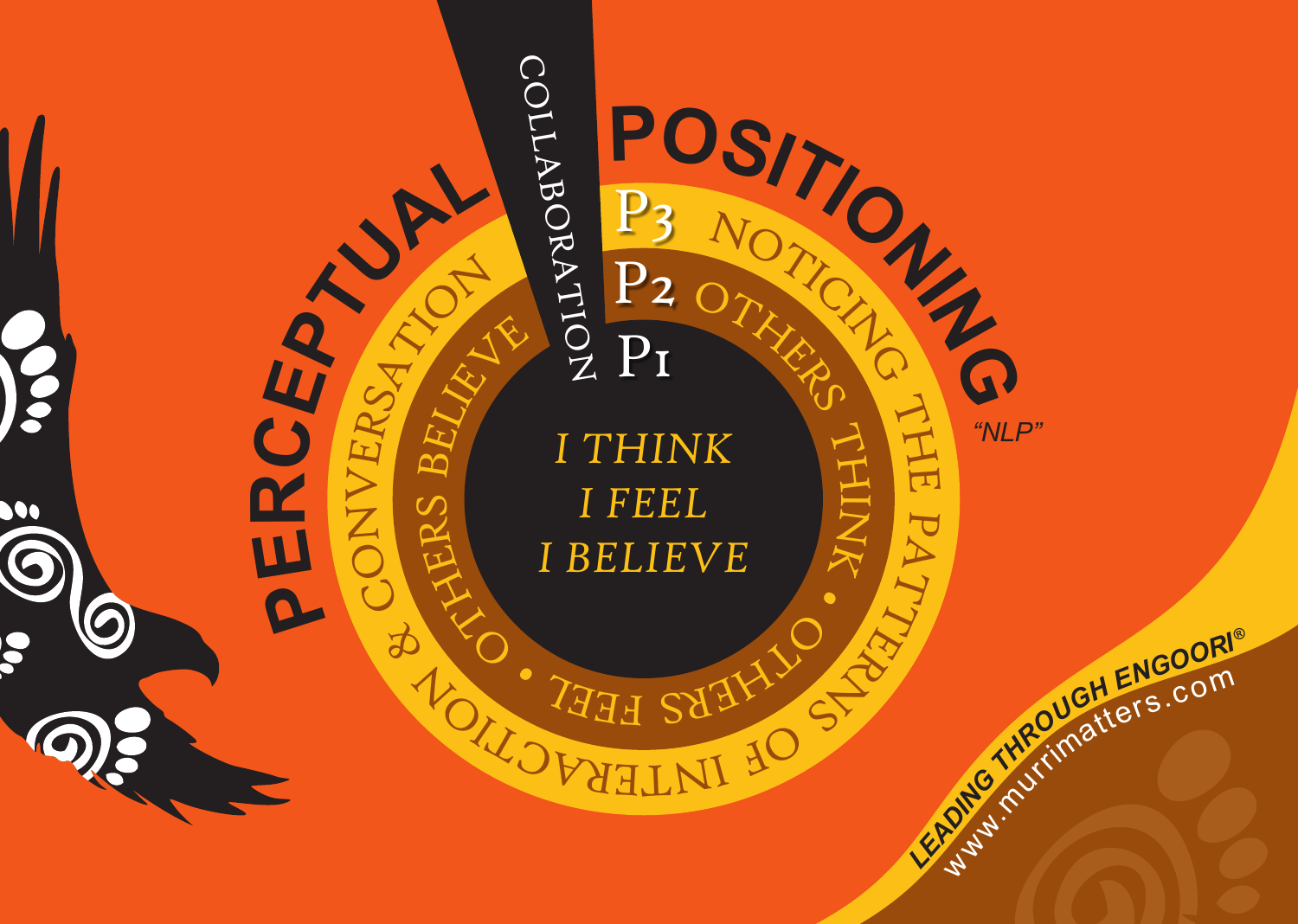



0



## *Patience Challenge*

Way.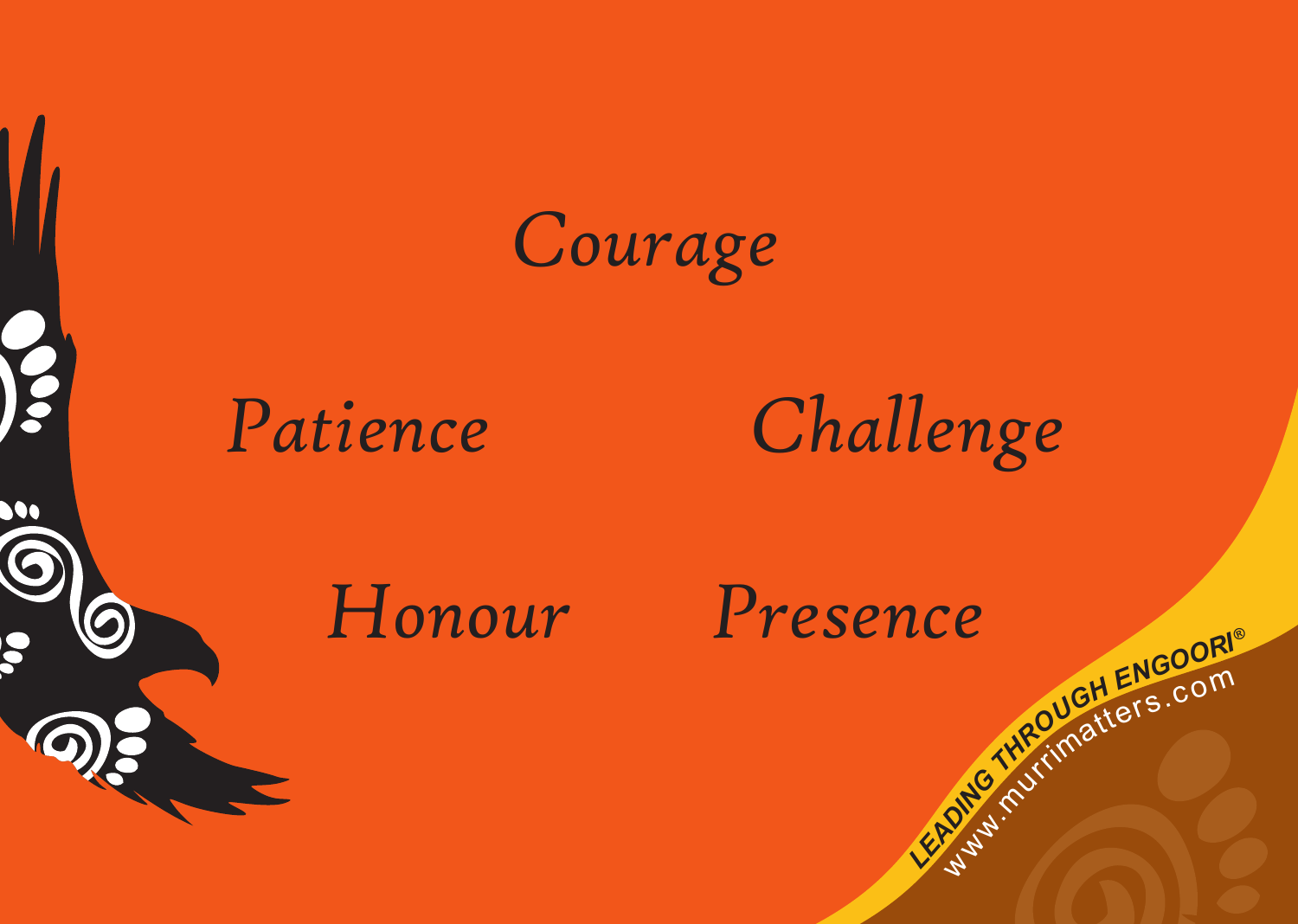## *When challenged how do you respond, with defensiveness or with possibility?*

**C**<br>Like *dia conductives* .com

meurditers.com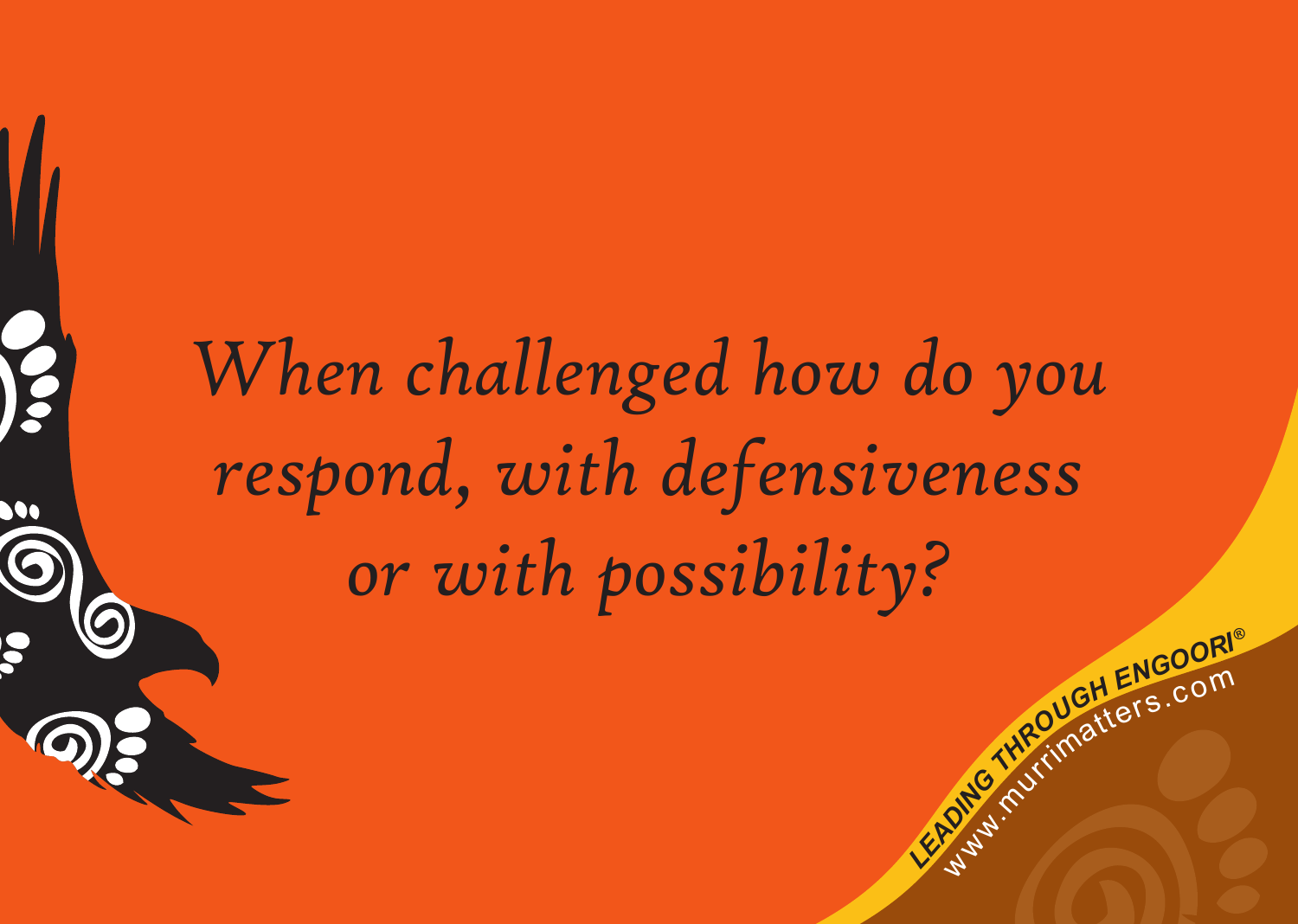*All the challenges we face now, have been faced and overcome in the past. - Apryll Parata*

K

**C**<br>Like and *c*<sup>o</sup>n<sup>*d*</sup> *c*<sup>on</sup><br>*Like and contributionallers*.com

meurditers.com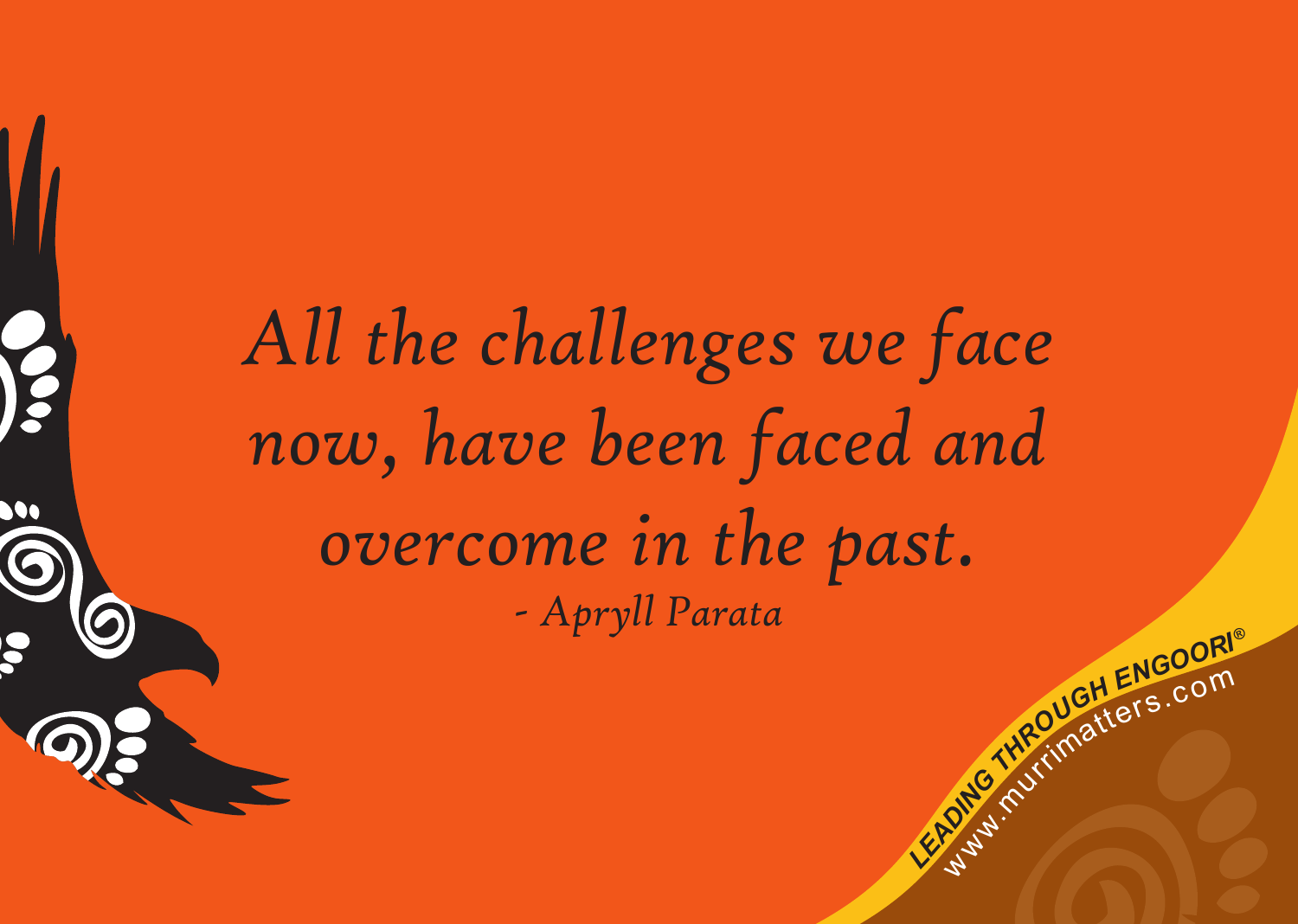*We can't live in the past, the past lives in us. - Charles Perkins*

**C**<br>Like and *c*<sup>o</sup>n<sup>*d*</sup> *c*<sup>on</sup><br>*Like and contributionallers*.com *Learn from the past, savour the present and anticipate the future.*

Way.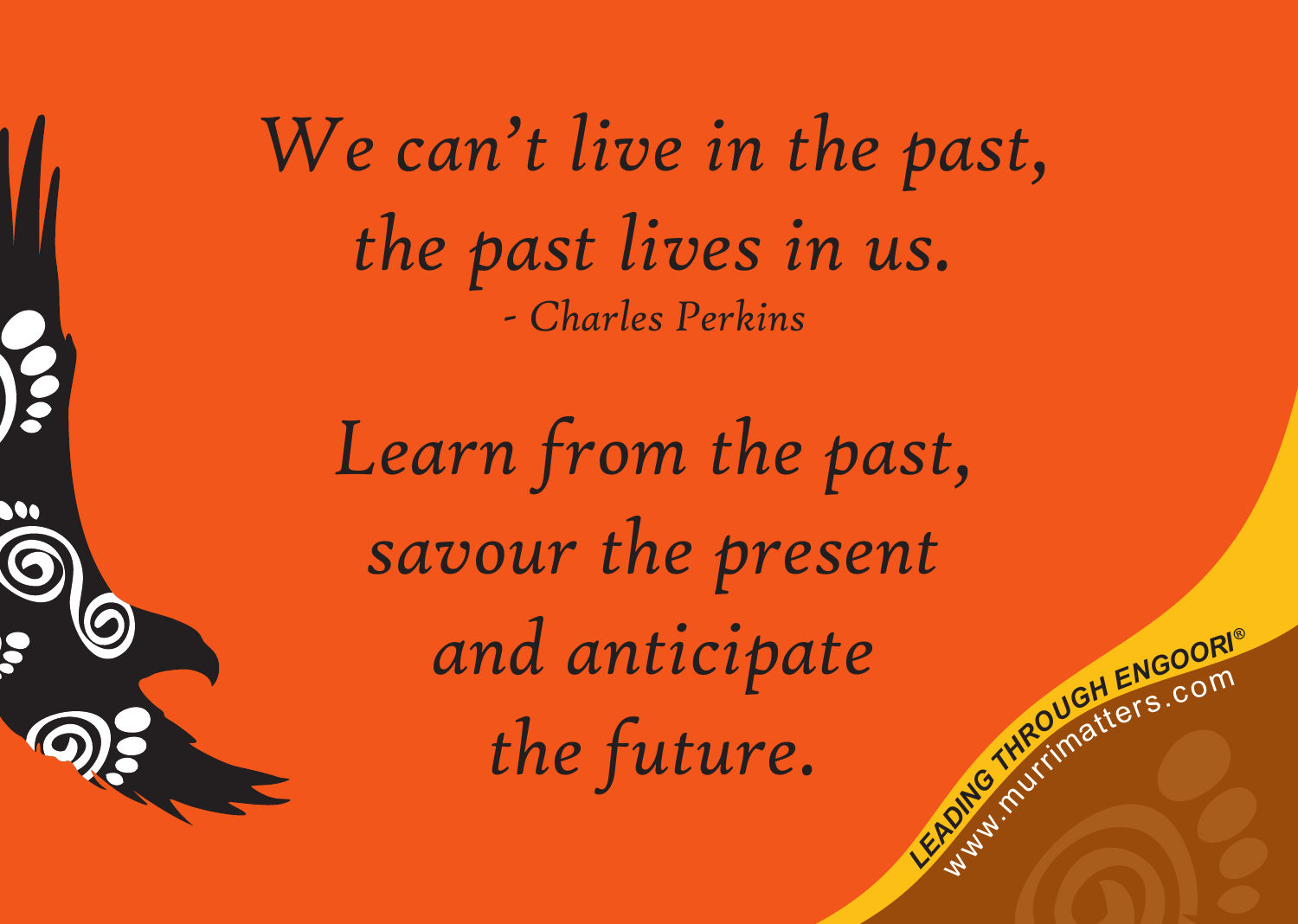# **C**<br>Like and *c*<sup>o</sup>n<sup>*d*</sup> *c*<sup>on</sup><br>*Like and contributionallers*.com *Emancipate yourselves from mental slavery, none but ourselves can free our minds. - Bob Marley*

Way.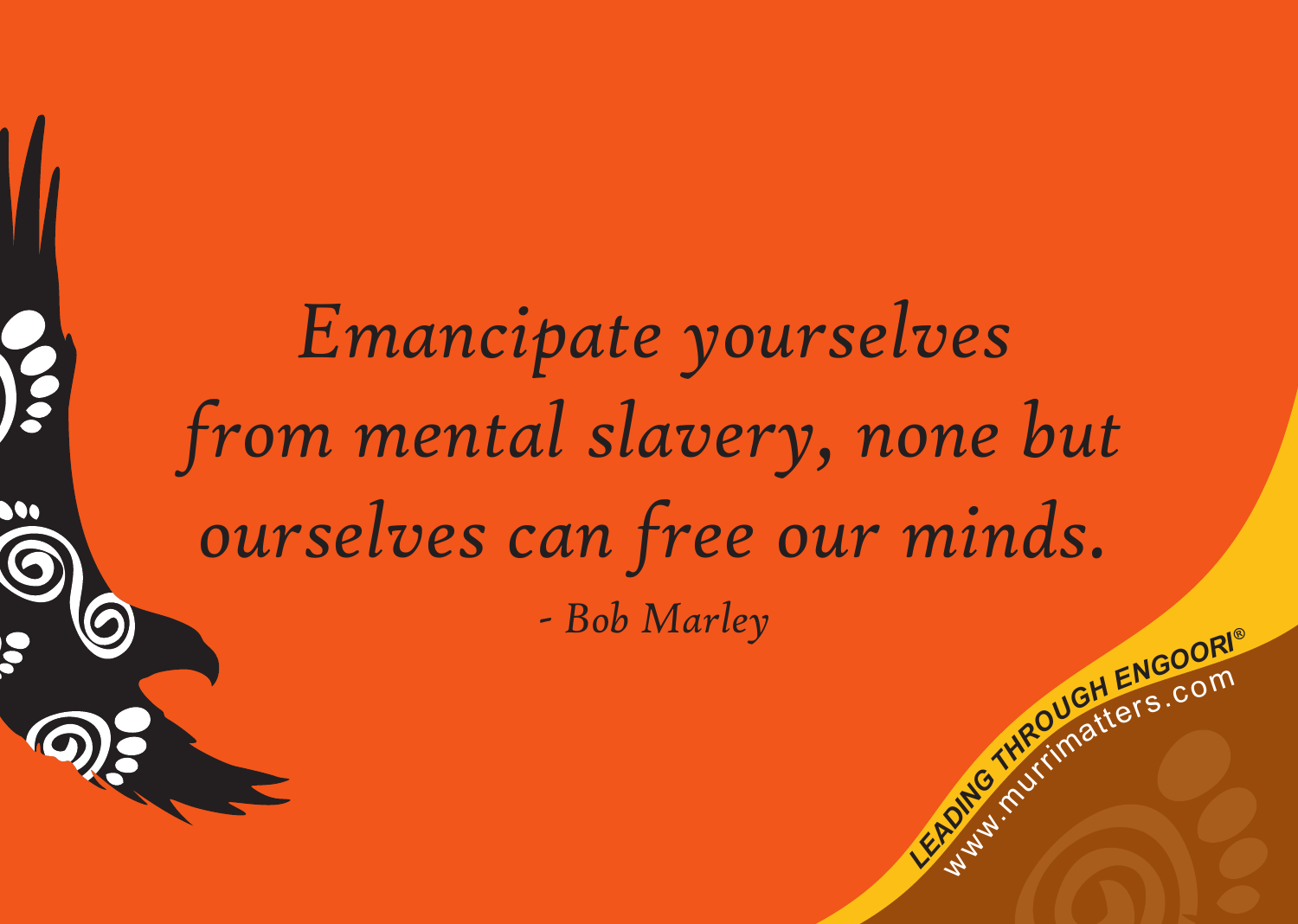## *Its not trespassing to go beyond your own boundaries*

**C**<br>Like *dia conditional ENGOORI®* 

meurditers.com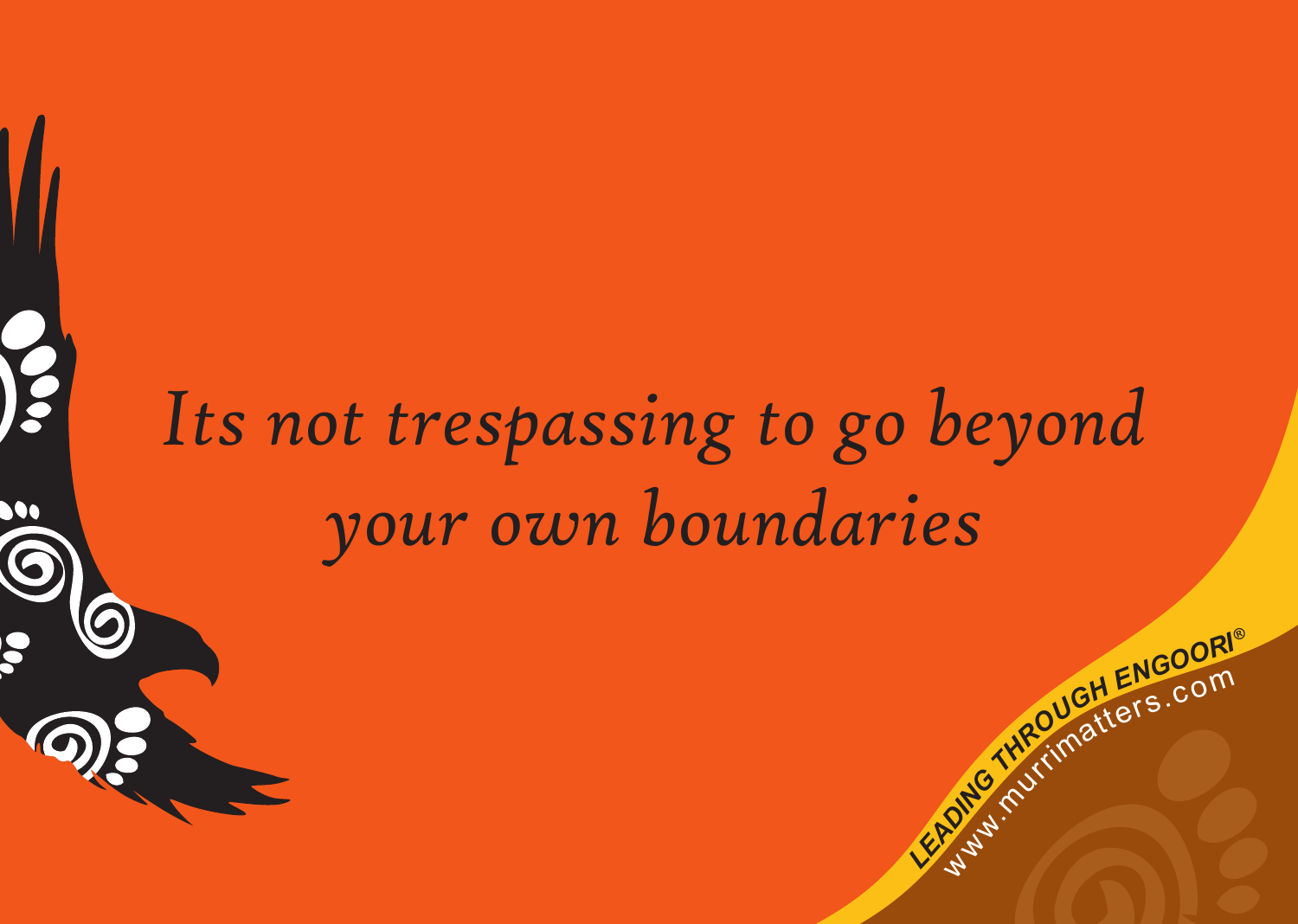### *We don't see the world as it really is, we see it as we are. - Gandhi*

**C**<br>Like *dia conditional ENGOORI®* 

meurditers.com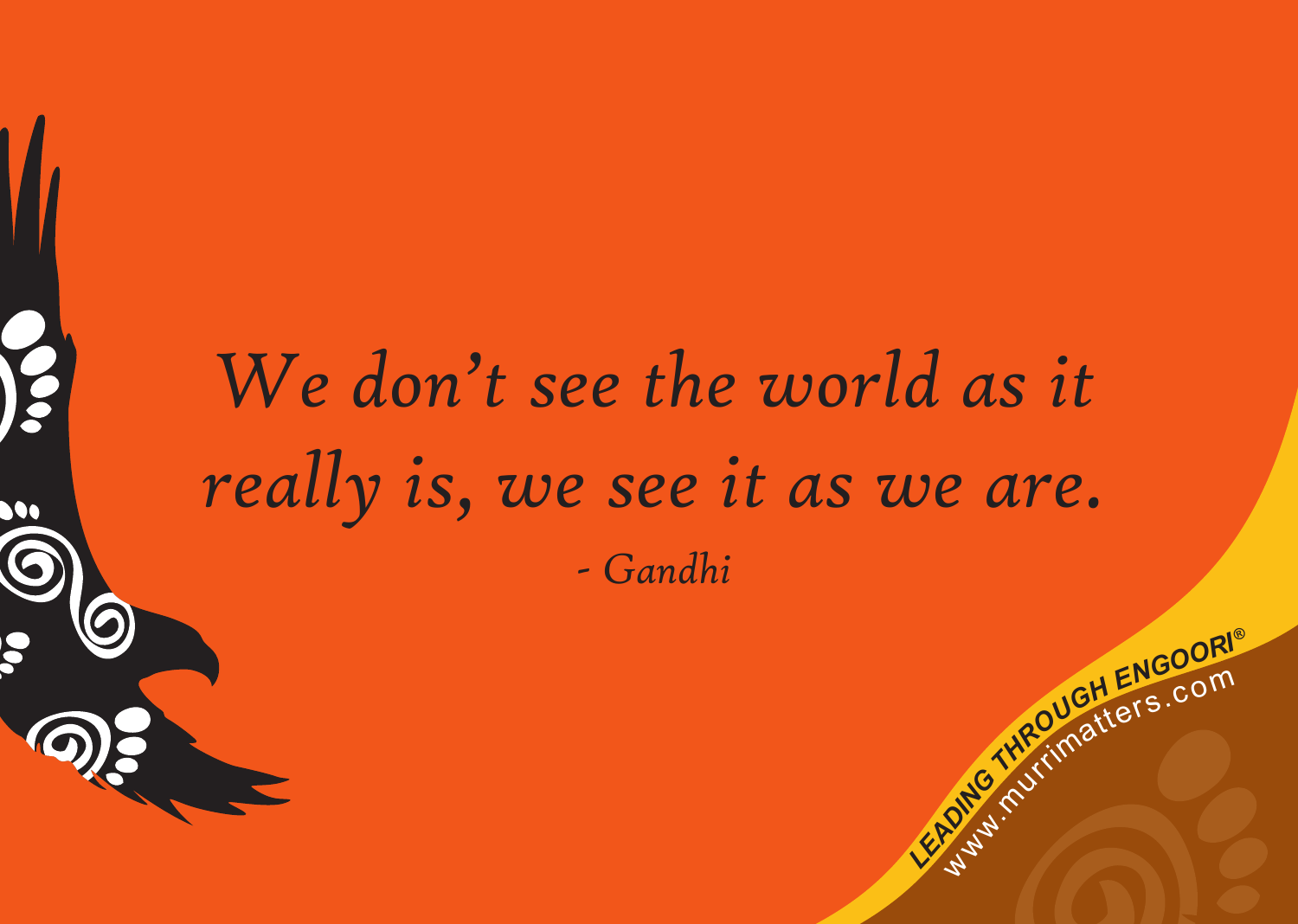*When we think we have the truth we stop learning ….and listening.*

N

**C**<br>Like *dia conditional ENGOORI®* 

meurditers.com